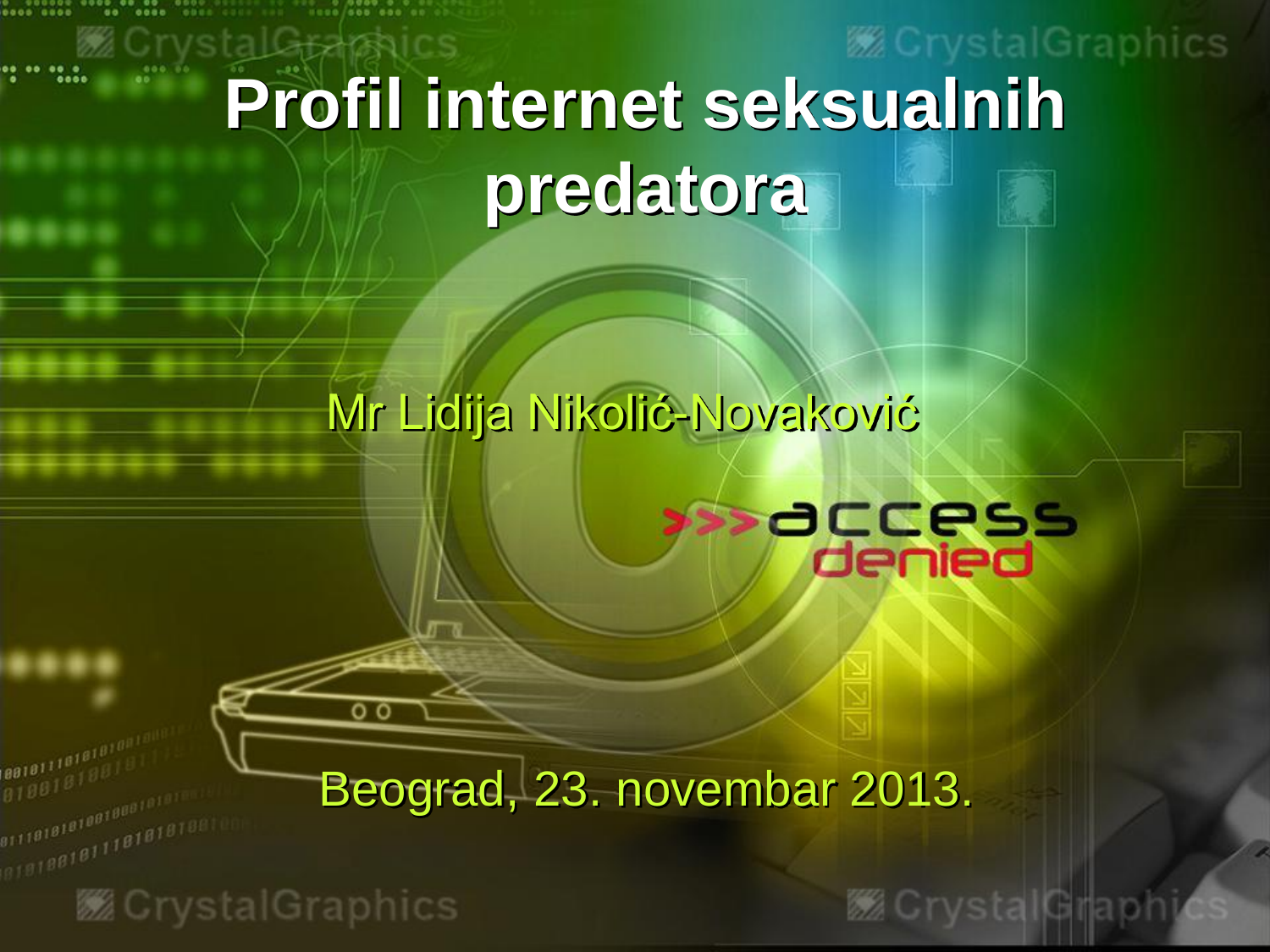## **Internet seksualni predatori: ko su oni?**

• Internet seksualni predatori generalno nisu pedofili*.* Budući da su ovi predatori (hebephilia) uglavnom zainteresovani za decu u ranom pubertetu, takvi prestupnici se ne uklapaju u klinički profil pedofila koje, po definiciji, seksualno privlače deca u pretpubertetskom uzrastu (APA, 2000).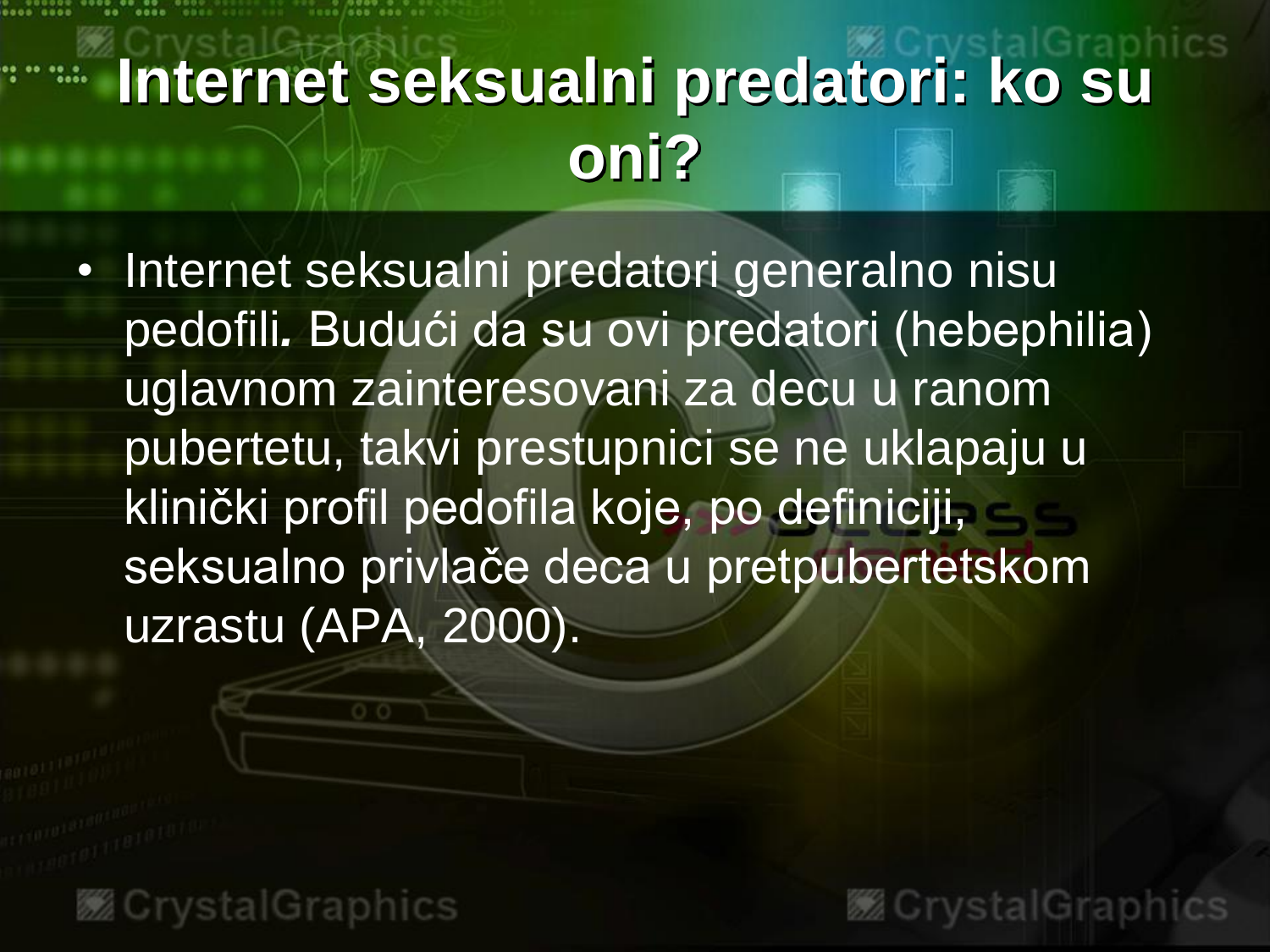**Tipovi internet seksualnih predatora?**

**8** CrystalGraphics

• Lovci (stalkers)

- Kruzeri (cruisers)
- Masturbatori (masturbators)
- Trgovci ili kolekcionari (networkers or swappers)
- Kombinacija sva četiri tipa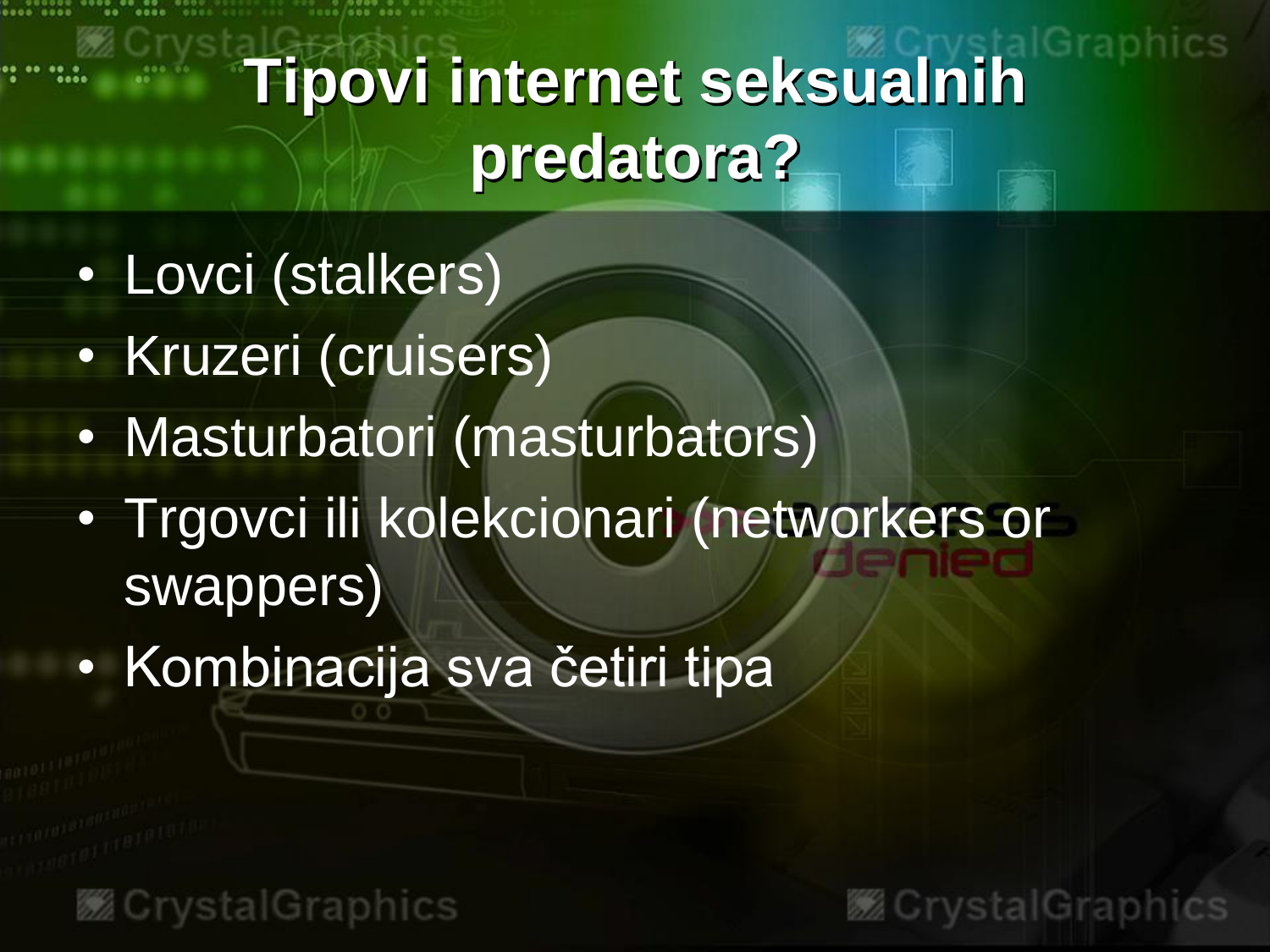#### **&CrystalGraphics**

# **Ko su najčešće žrtve?**

- Istraživanja pokazuju da adolescenti koji provode mnogo vremena u čet sobama:
	- imaju probleme sa svojim roditeljima;
	- pate od depresije ili osećaja usamljenosti;
	- već su seksualno zlostavljanji.
- Internet seksualne predatore naročito zanimaju devojčice uzrasta od 13-14 godina.

**Second** Crystal Graphics

**B** Crystal Graphics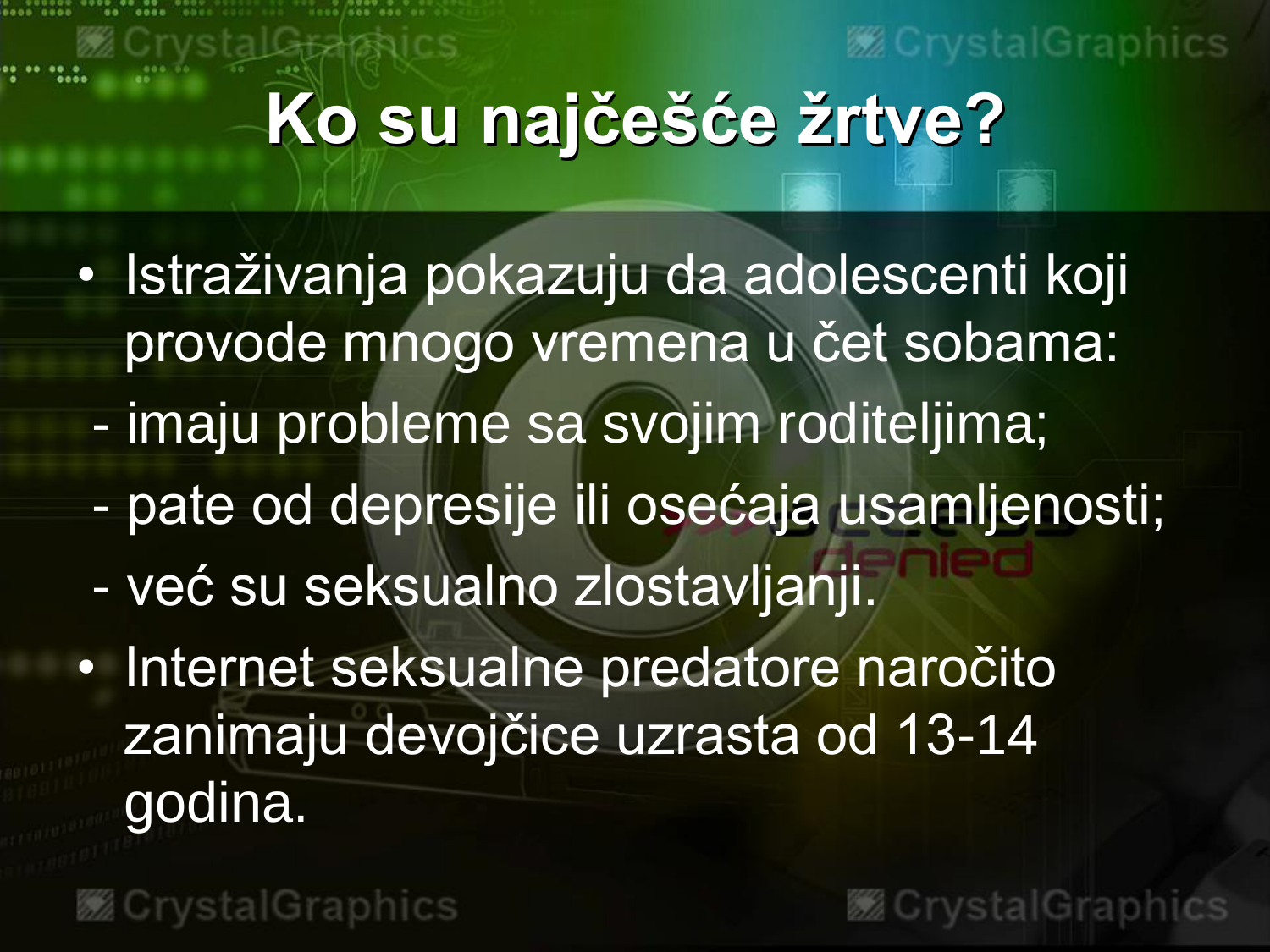**B**CrystalGraphics

## **Izopačena pravda**



#### Our foundation works to...

#### conduct large-scale sting operations



Working with law enforcement, we have conducted dozens of sting operations across the country. Law enforcement takes the lead as we support with our trained manpower, helping to aid the arrest and prosecution of hundreds of internet sexual predators via these stings.

Just another part of what we do

**<http://www.perverted-justice.com/>**

**Secondal Craphics**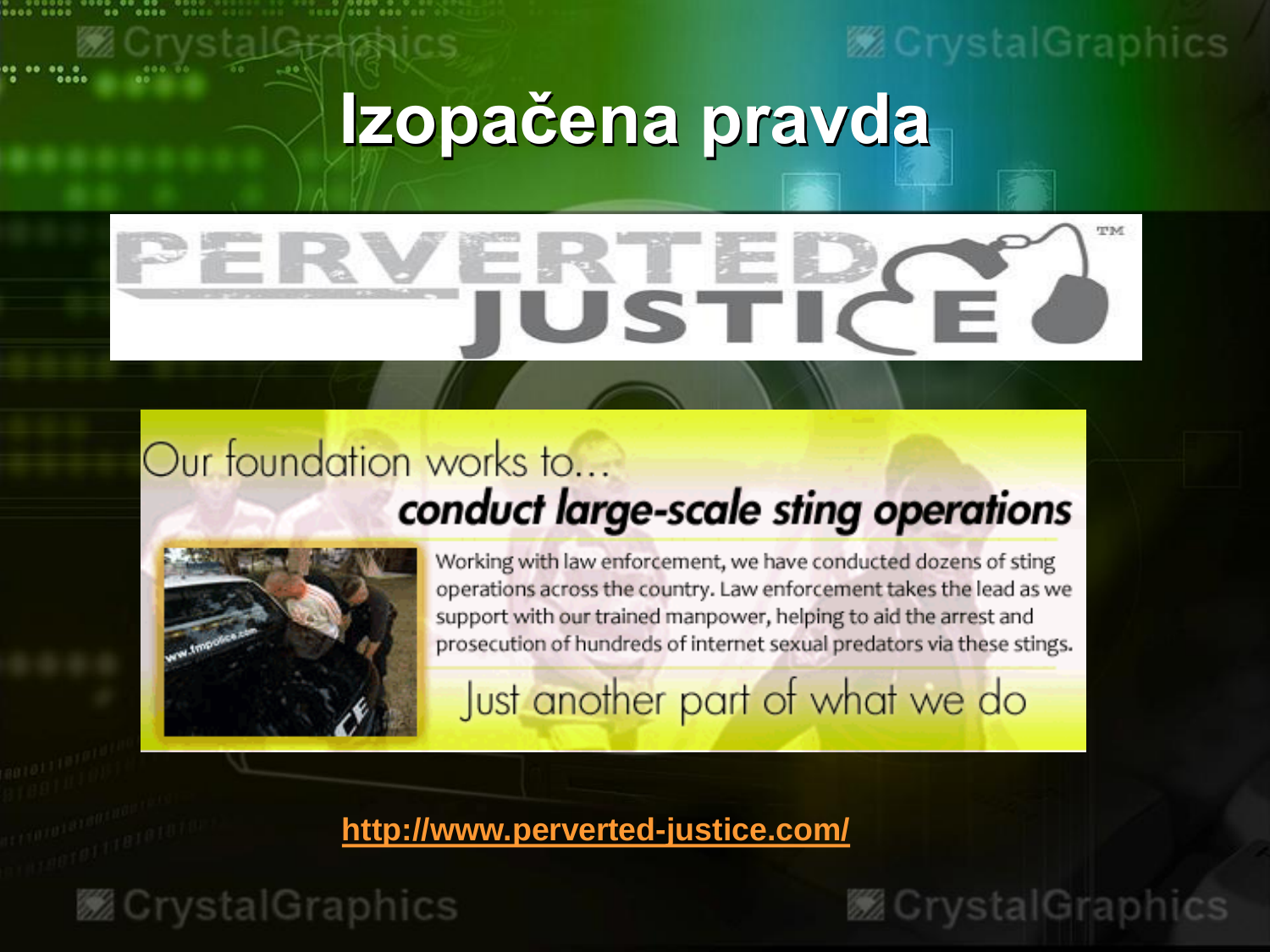#### **B**CrystalGraphics

### **Faze razgovora**

- Prva faza: formiranje prijateljstva/posebnog odnosa
- Druga faza: procena rizika
- Treća faza: razgovori o seksu
- Četvrta faza: susret licem u lice

00.00.00.0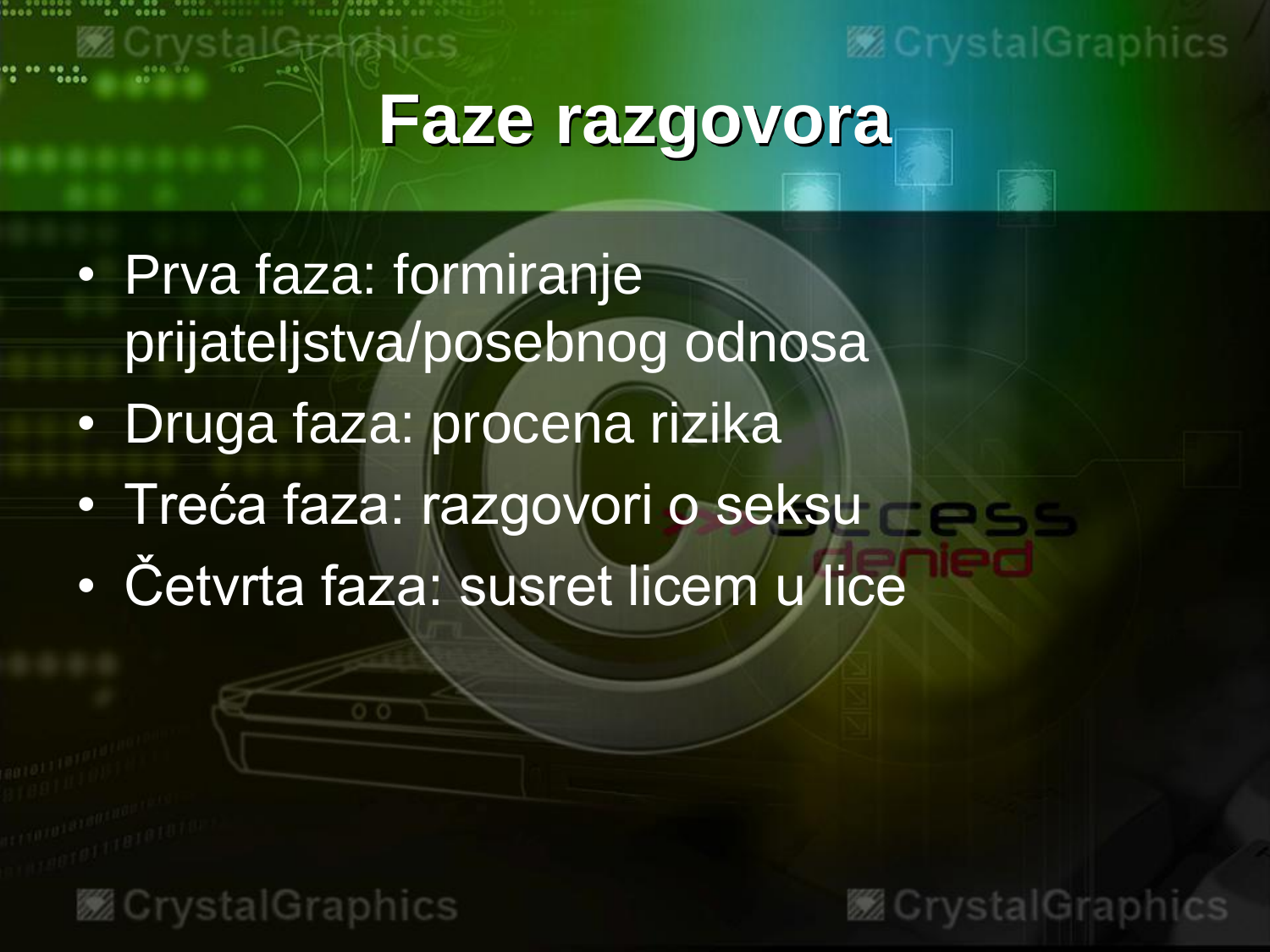**Strategije koje predatori upotrebljavaju u razgovorima sa žrtvama:**

- Razvijanje lažnog poverenja:
	- razmena ličnih podataka;
	- razmena informacija o prethodnim vezama;
	- informacija o omiljenim aktivnostima;
	- komplimenti razmena fotografija
- Komunikativna desenzitizacija: predator namerno i često koristi vulgarne reči da učini žrtvu manje osetljivom na vulgarni jezik.
- Izolacija: pošto na internetu nije moguće postići potpunu fizičku izolaciju, predator to postiže tako što se stara da žrtva uvek razgovara sa njim bez ičijeg nadzora.

**B** Crystal Graphics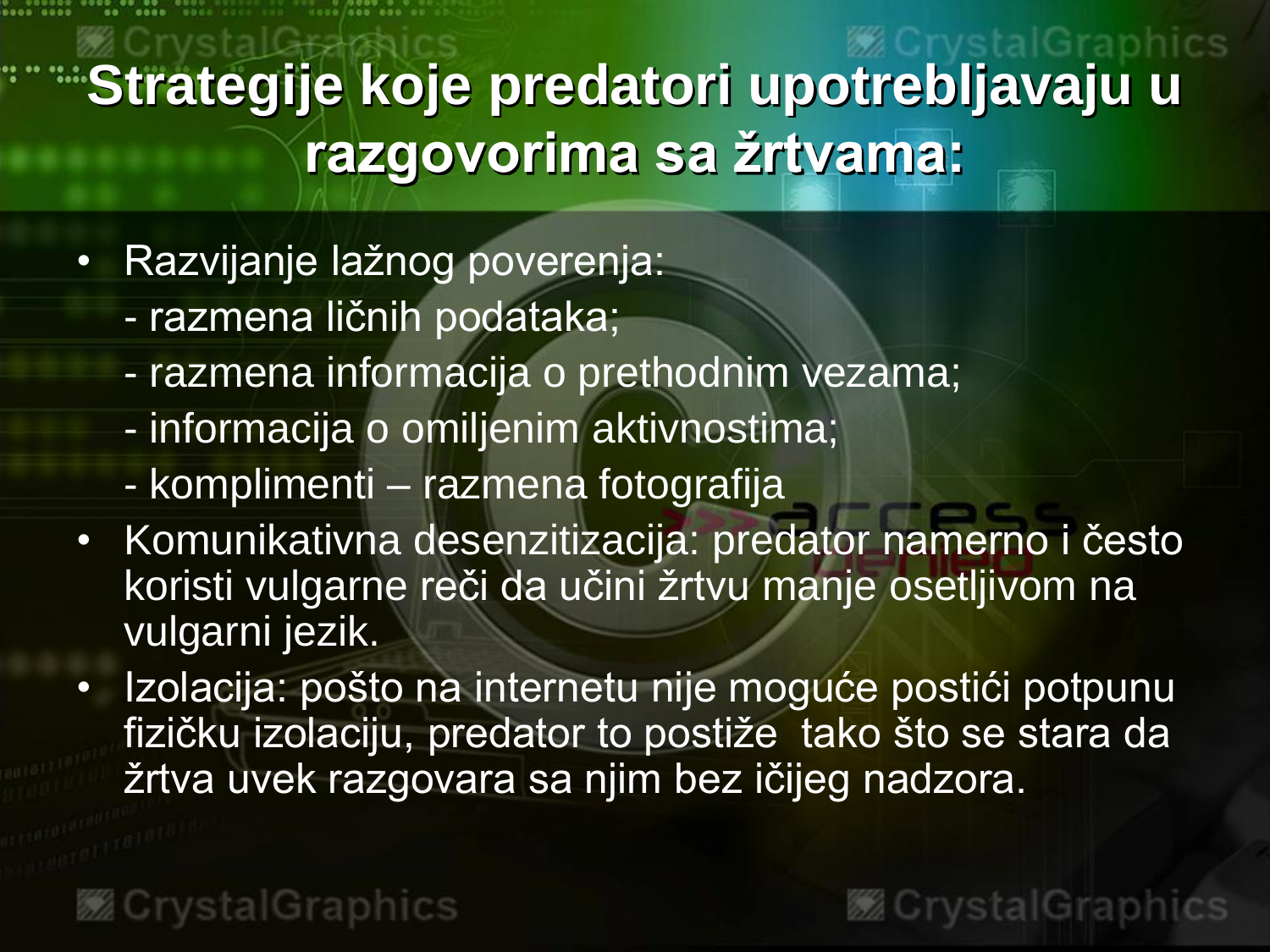### **1. Formiranje prijateljstva/posebnog odnosa**

### Kontakt i razmena ličnih podataka:

virgin18yearold (07/30/09 12:36:16 PM): hi virgin18yearold (07/30/09 12:36:18 PM): how r u doin virgin18yearold (07/30/09 12:36:19 PM): asl mistygray013 (07/30/09 12:41:32 PM): hi mistygray013 (07/30/09 12:41:36 PM): whats ur asl? virgin18yearold (07/30/09 12:41:41 PM): my name is Joe virgin18yearold (07/30/09 12:41:50 PM): 25,m,michigan virgin18yearold (07/30/09 12:41:51 PM): you mistygray013 (07/30/09 12:41:57 PM): 14 f mi

**Second** Crystal Graphics

**Second Craphics**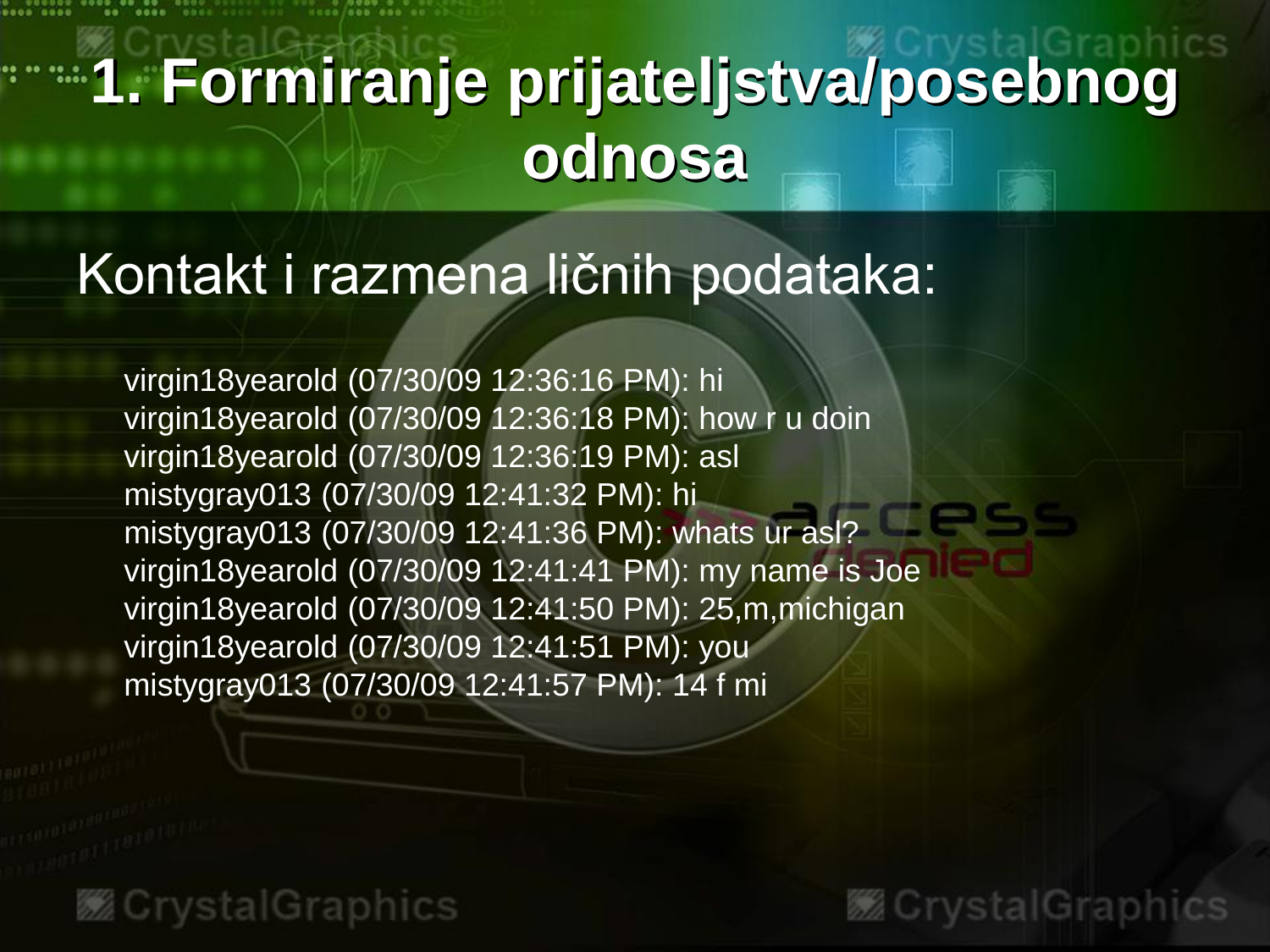### **Razmena fotografija**

**Seksualni predator uvek šalje tipičnu fotografiju – on go u kupatilu:**

virgin18yearold (07/30/09 12:49:25 PM): what u look like Heather ? u got a pix mistygray013 (07/30/09 12:49:30 PM): ya mistygray013 (07/30/09 12:49:32 PM): do u? virgin18yearold (07/30/09 12:49:54 PM): yea i do have a pix heather virgin18yearold (07/30/09 12:50:00 PM): but u probably wont want it mistygray013 (07/30/09 12:50:14 PM): why not? virgin18yearold (07/30/09 12:50:26 PM): its of me nude standing in front of the bathroom mirror after i got out of the shower awhile ago virgin18yearold (07/30/09 12:55:49 PM): just remember the pix isnt the greatest kinda blurry and i took the pix after i got out of the shower so im not hard down below virgin18yearold (07/30/09 1:09:26 PM): and yes Heather thats me mistygray013 (07/30/09 1:10:02 PM): kool virgin18yearold (07/30/09 1:10:13 PM): thx virgin18yearold (07/30/09 1:10:35 PM): u not mad for seeing my dick r u or u liked seeing vstalGraphics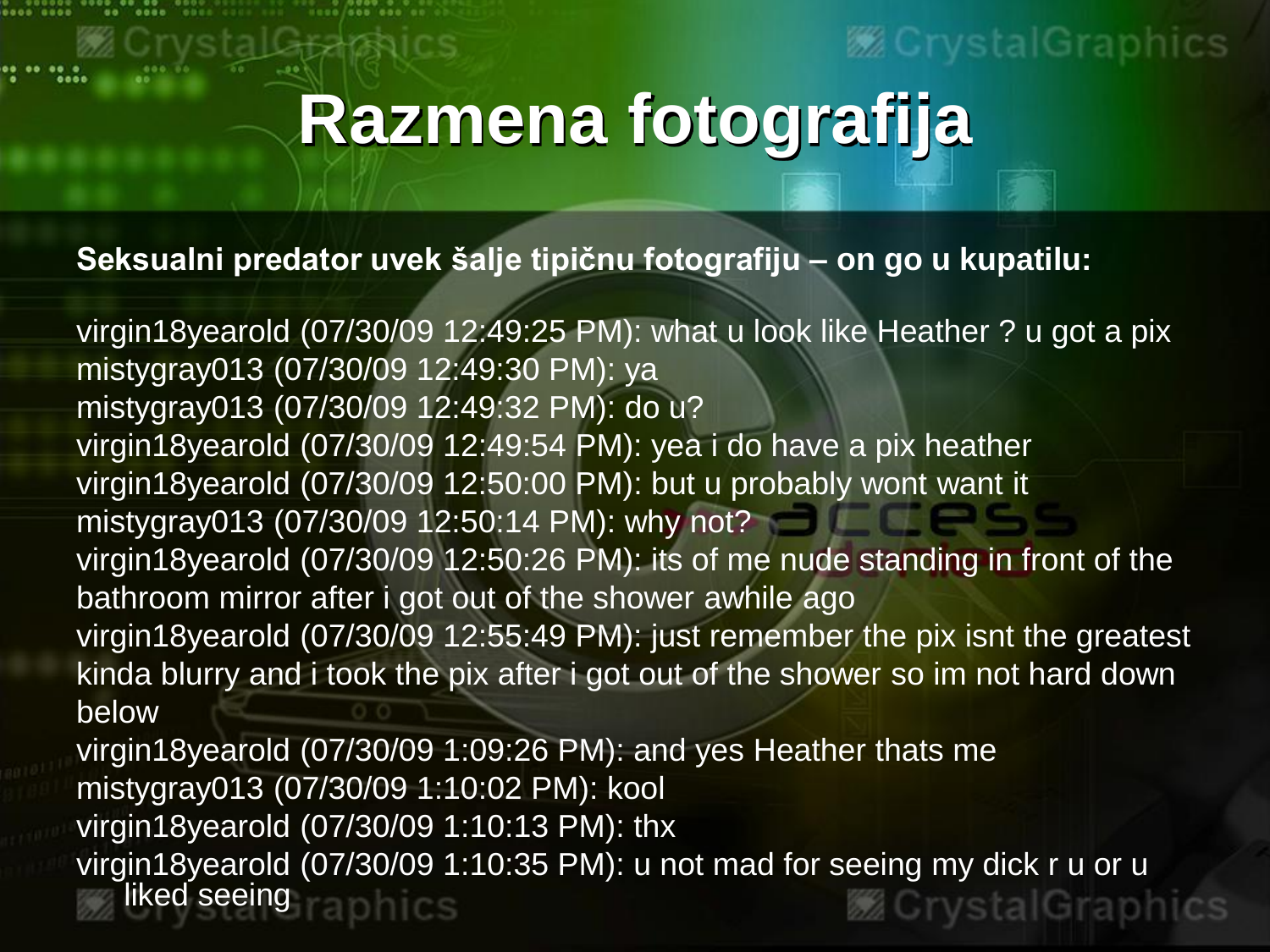## **Komplimenti**

• south\_calif\_46m (4:10:08 PM): Beautiful lips, Amy

• south\_calif\_46m (4:10:14 PM): You're a hottie

• mesadash8pilot (08/23/08 10:54:00 PM): your really cute

• rubyslippers013 (08/23/08 10:54:06 PM): thanks

• mesadash8pilot (08/23/08 10:54:33 PM): I really like your hair the way it is in the picture your kind of looking down



**B**CrystalGraphics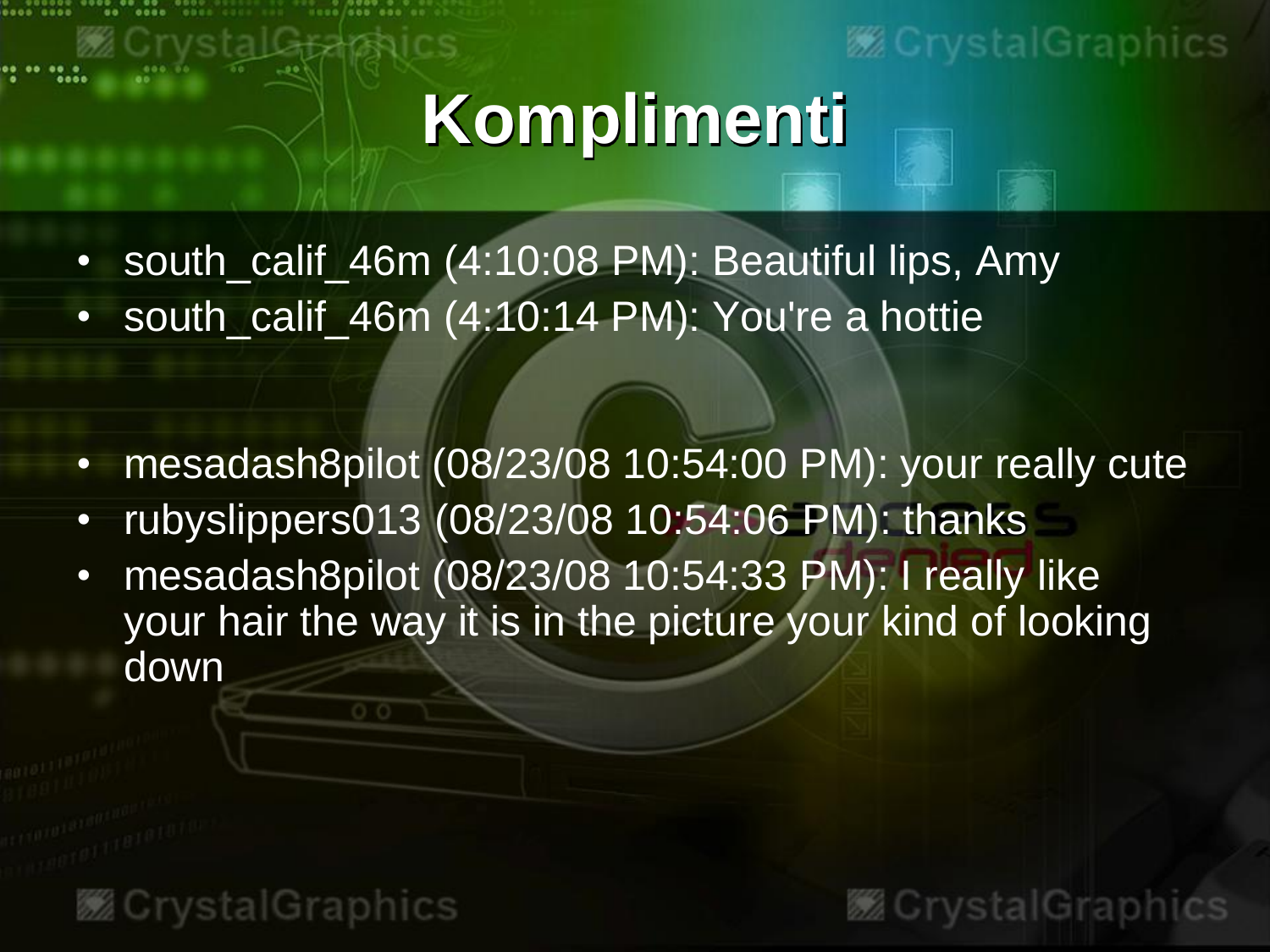**&CrystalGraphics** 

**B**CrystalGraphics

### **2. Procena rizika – izolacija žrtve**

Predator želi da bude siguran da neće biti uhvaćen i da je žrtva uvek sama:

- **wellhungnwky : is anybody going to bother us tonight?**
- **xjonalynx : no**
- **xjonalynx : my dad's in iraq**
- **wellhungnwky :ok**
- **xjonalynx : my mom's on a trip with her bf. (bitch)**
- **wellhungnwky : yes i know....hehe**
- **wellhungnwky : do u have any family that comes over?**
- **xjonalynx : no, we just moved here**
- **xjonalynx : we don't have family here"**
- **mesadash8pilot: Do your grandparents ever work before you go to school?**
- **rubyslippers013: my gma does sometimes**
- **rubyslippers013: my gpa is different times all the time**
- **mesadash8pilot: well I would like to time it to where no one is home at your house so you can suck my cock and I can fuck you**

#### **999 Crystal Graphics**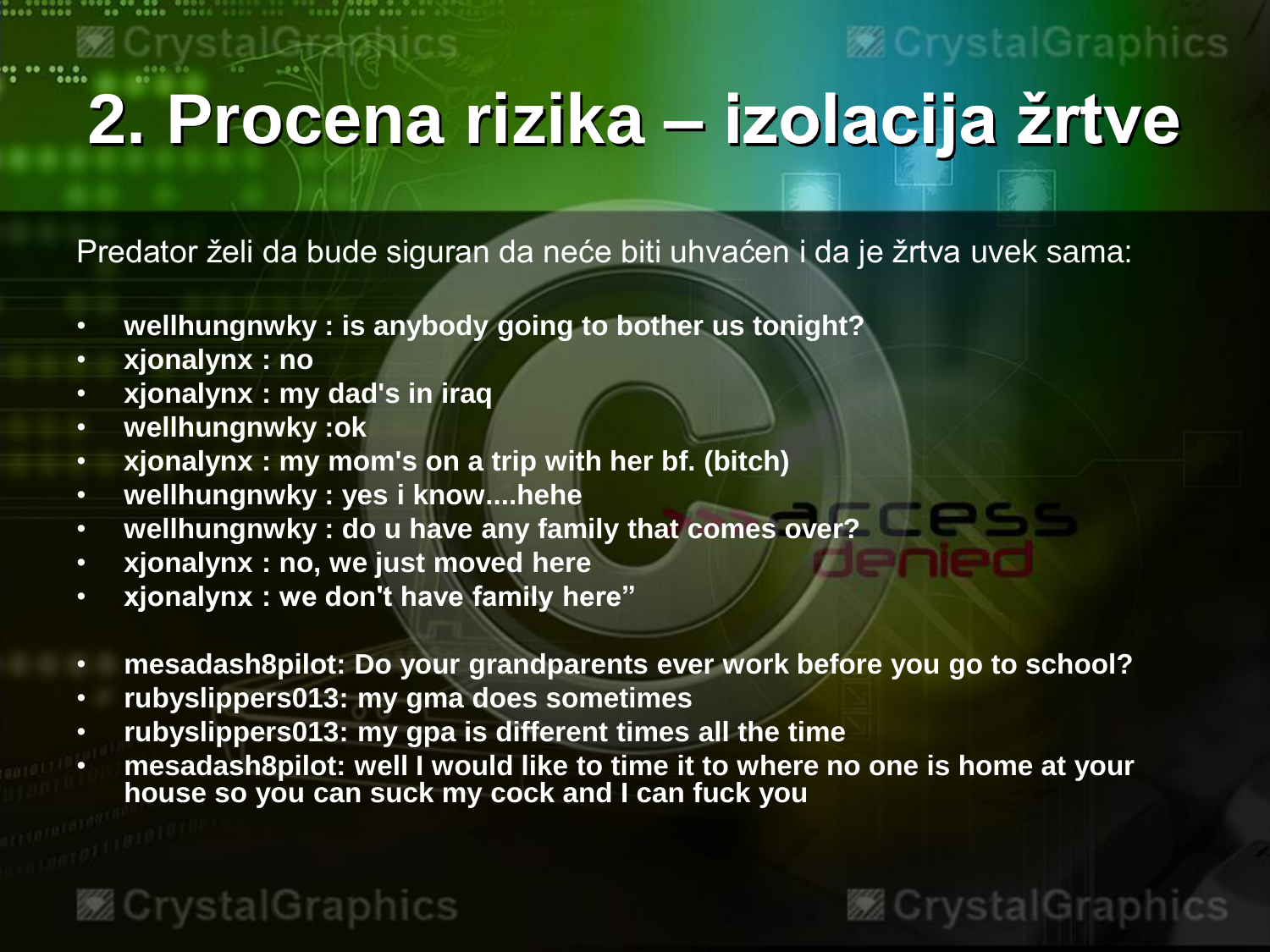## **Obično traže od žrtve da obriše sve čet logove i da nikome ne kaže za razgovor:**

- Predator: don't tell anyone we have been talking
- Pseudožrtva: ok
- Pseudožrtva: lol who would i tell? No one's here
- Predator: well I want it to be our secret

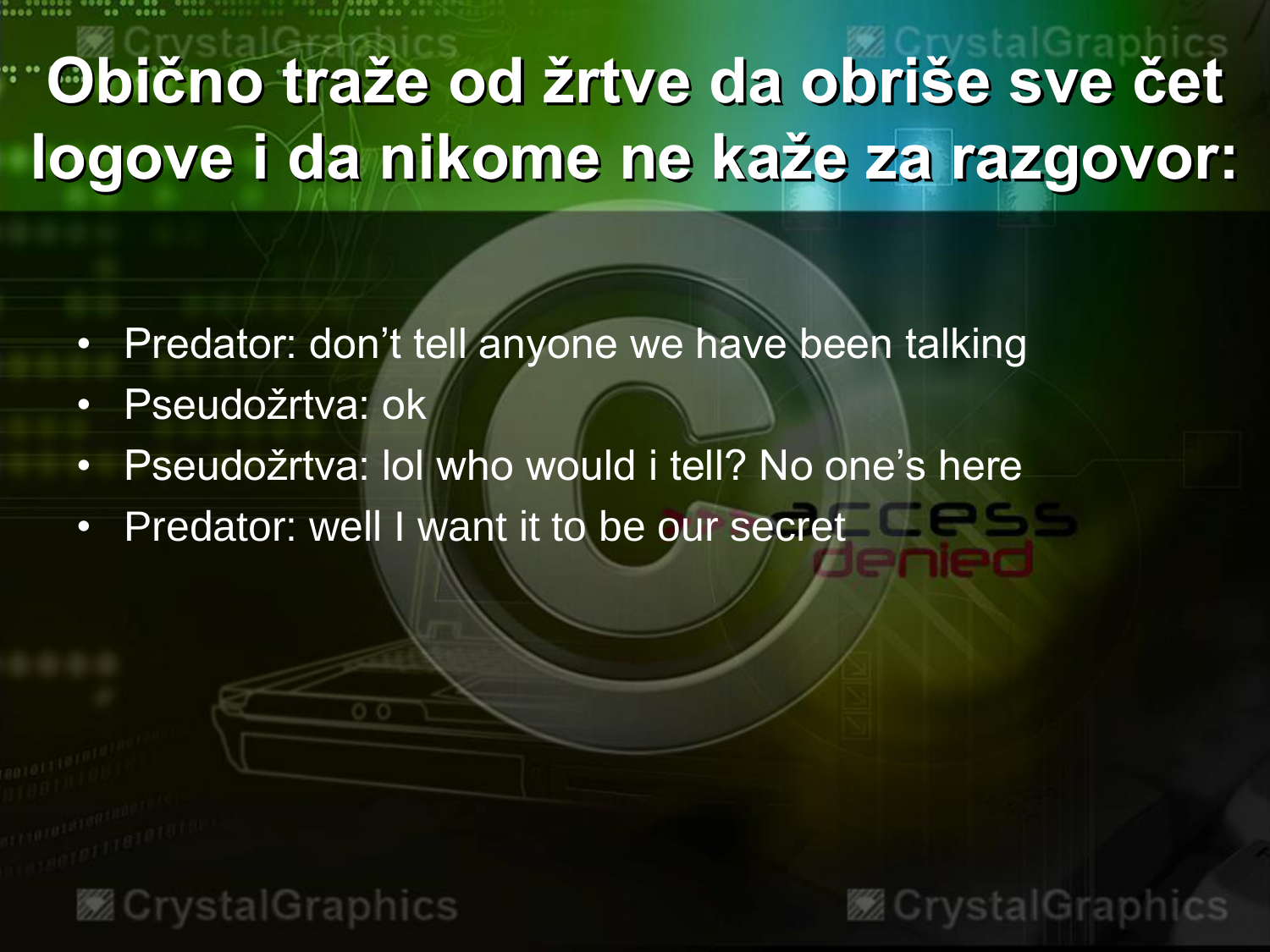#### **B**CrystalGraphics

**B** Crystal Graphics

### **3. Razgovori o seksu**

**Razgovori o seksu često se povezuju sa sticanjem novih znanja, igrom koju treba odigrati ili ovladavanjem bitnih veština za učestvovanje u budućim seksualnim odnosima:**

Predator: Basically the bf is in charge when it comes to that stuff, in a private place.. go ahead and just start sucking my dick until I'm ready to cum, then I'll probably put you on the bed and put it in your pussy Pseudožrtva: ok Predator : So lets make an example Pseudožrtva : k Predator: We pull up under the stars in my truck and we lay down in the back.. what would you do because your the gf Pseudožrtva: suck on u Predator: Would I have to ask or say anything? Pseudožrtva : no Predator: good job babe :)

**Second** Crystal Graphics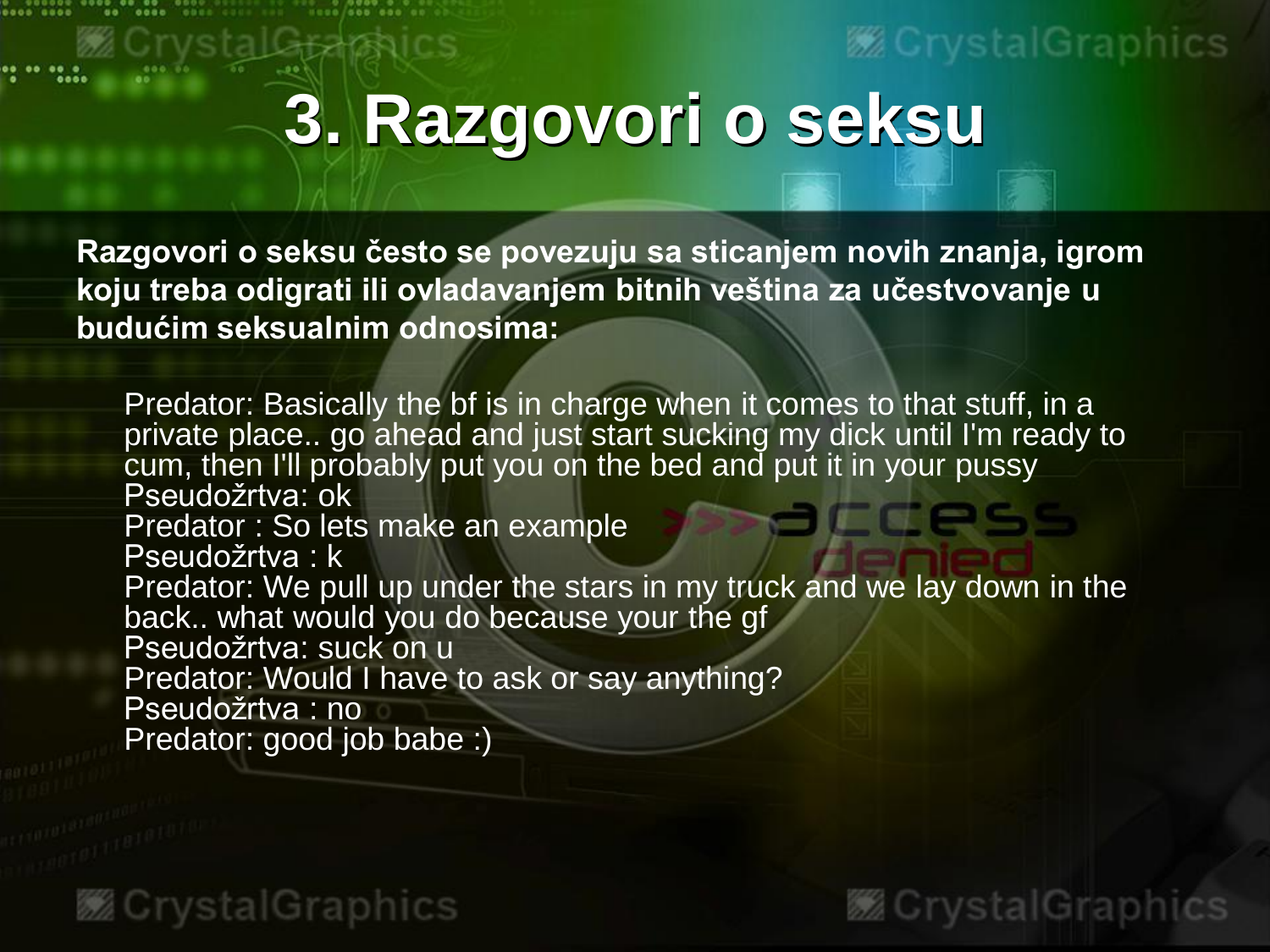**B** Crystal Graphics

## **Fiksirani diskurs**

Predatorima je najvažnija tema seksa koju ne žele da menjaju. U sledećem dijalogu predator ignoriše pitanje žrtve i vraća se na temu seksa:

- Predator: licking dont hurt
- Predator: its like u lick ice cream
- Pseudo-victim: do u care that im 13 in
- march and not yet? i lied a little bit b4
- Predator: its all cool
- Predator: i can lick hard

**Second** Crystal Graphics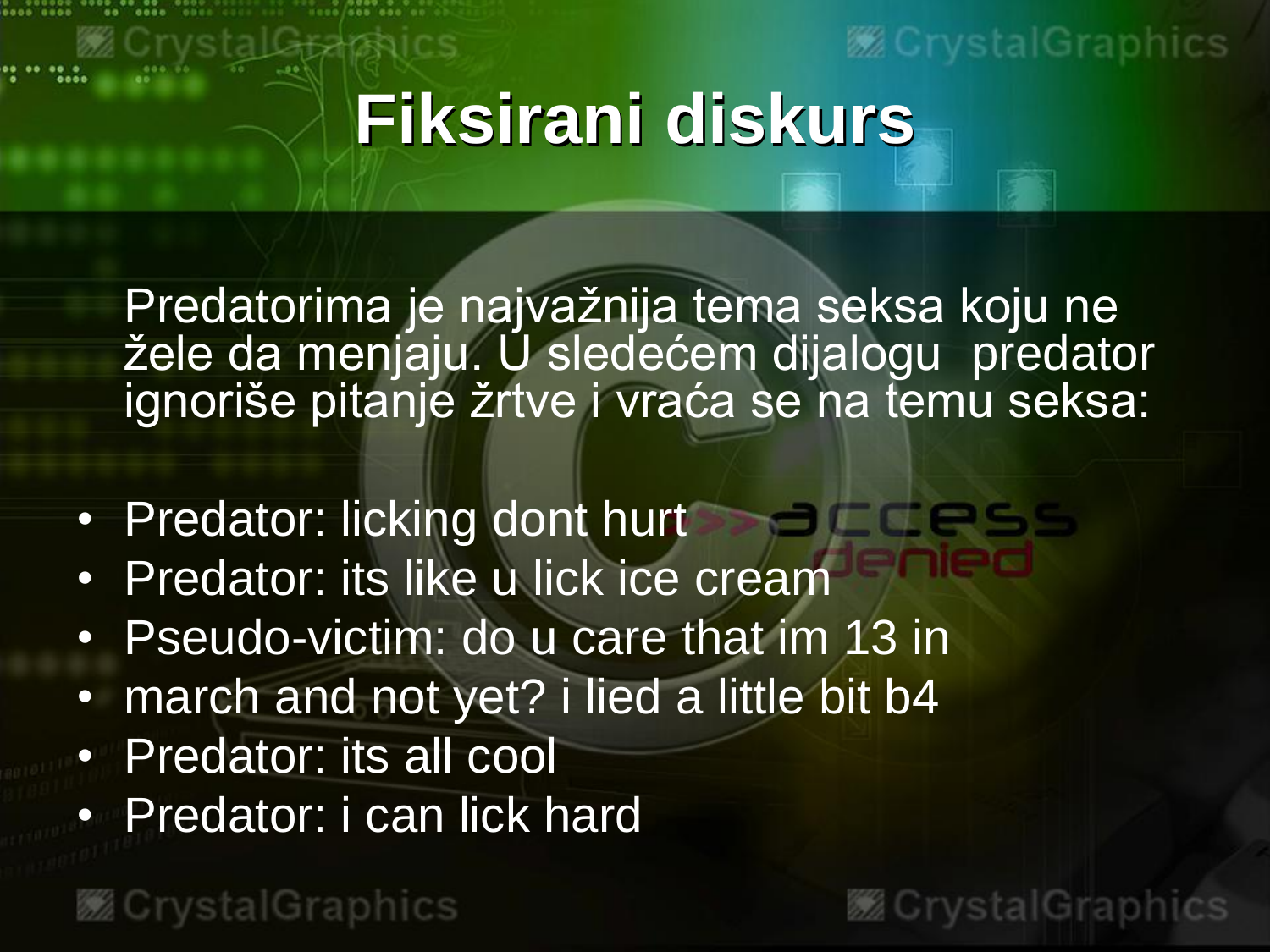### **4. Susret**

- mesadash8pilot (09/12/08 11:45:41 PM): so is anybody going to be home with you on monday?
- rubyslippers013 (09/12/08 11:46:05 PM): gramma might have a dr appt
- mesadash8pilot (09/12/08 11:48:13 PM): ah, I was seeing if I could come over and have you suck my cock and fuck me
- rubyslippers013 (09/12/08 11:49:07 PM): cool
- rubyslippers013 (09/12/08 11:49:12 PM): r u really gonna come?
- mesadash8pilot (09/12/08 11:49:57 PM): only if no one was home
- rubyslippers013 (09/12/08 11:50:26 PM): i can ask gma when shes goin 2 her dr
- rubyslippers013 (09/12/08 11:50:43 PM): i think its in the mornin real early
- mesadash8pilot (09/12/08 11:50:56 PM): nah, we would need our privacy pretty much all day
- rubyslippers013 (09/12/08 11:51:03 PM): k
- mesadash8pilot (09/12/08 11:51:12 PM): your going to suck my cock and fuck me a lot when I come rubyslippers013 (09/12/08 11:51:16 PM): ok

**Second** Crystal Graphics

 $000000000$ 

**B**CrystalGraphics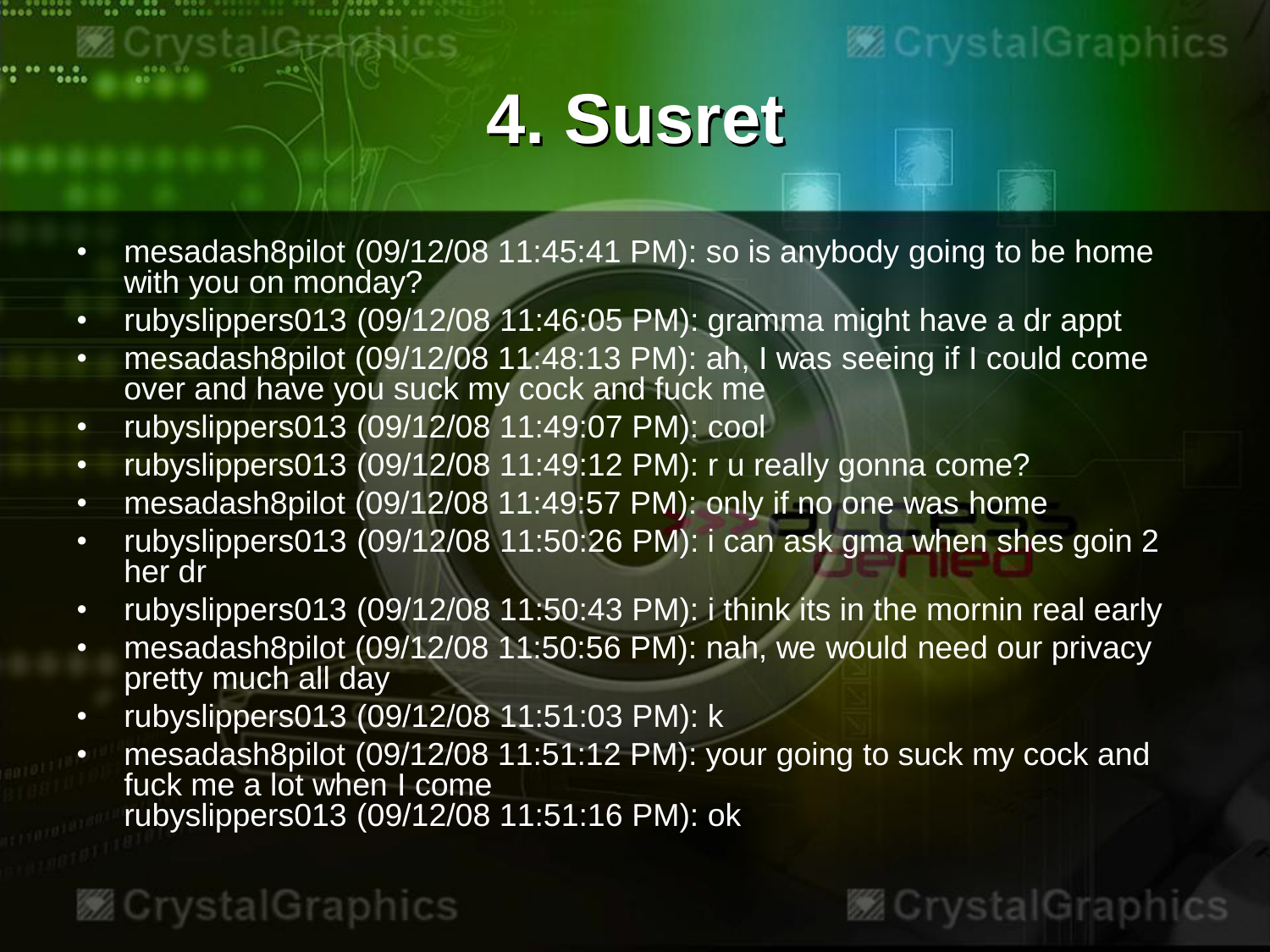### **Zaključak**

- Da bi adolescenti znali kako da se zaštite od seksualnih predatora na društvenim mrežama, moraju se upoznati sa jezikom koji predatori upotrebljavaju u razgovorima da ih navedu na seksualni odnos.
- Jedan od načina da ih naučimo kako da prepoznaju seksualne predatore u čet sobama i zaštite se od neprijatnih razgovora i seksualnog zlostavljanja jeste putem obrazovnih materijala koji, pored drugih informacija, uključuju i primere stvarnih razgovora između predatora i žrtve i analize tih razgovora.

**B** Crystal Graphics